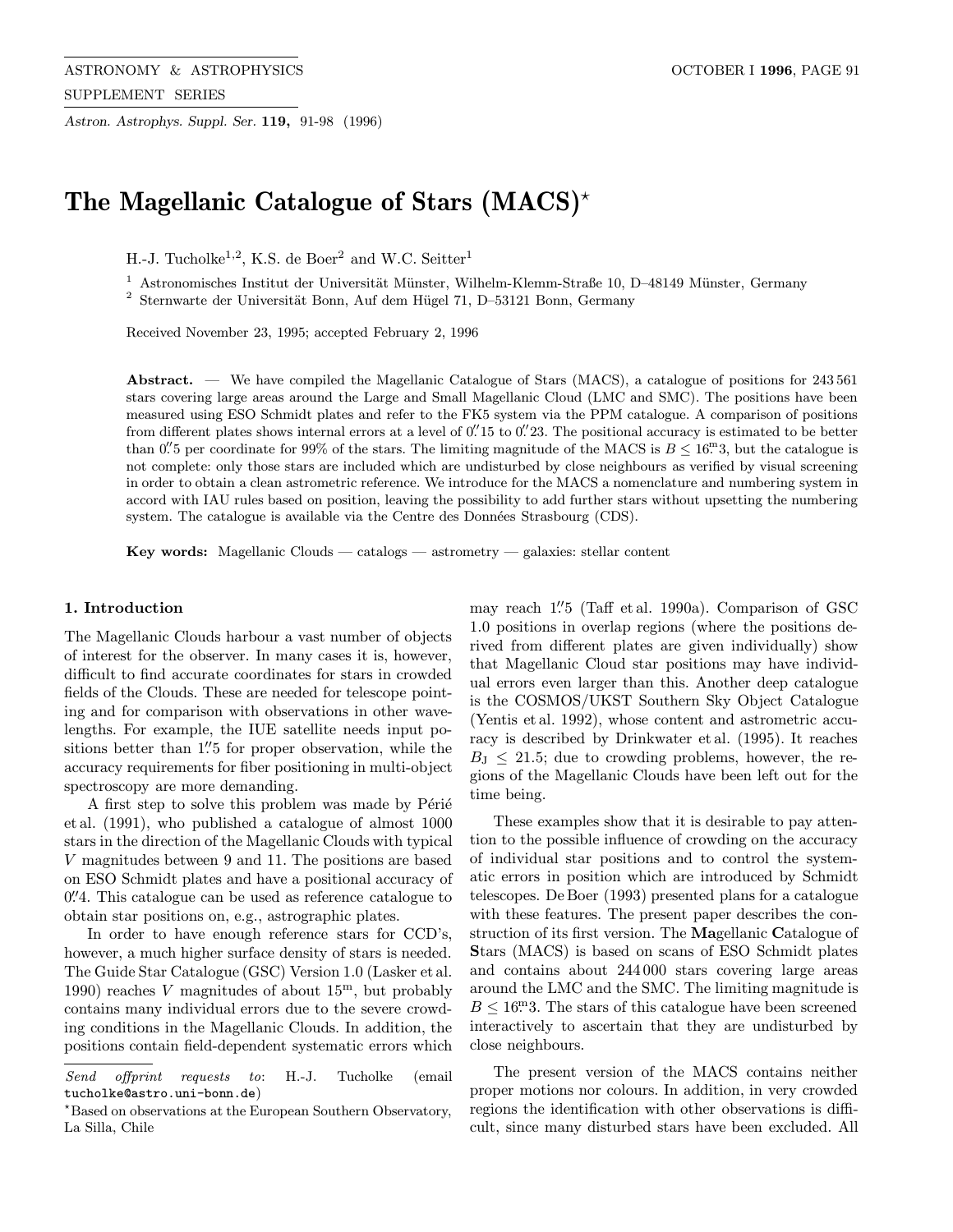these shortcomings should be alleviated by future extensions of the catalogue.

#### 2. Observations and object selection

#### 2.1. Plate material

The MACS is based on plates taken with the ESO Schmidt telescope in 1988/1989. A few plates taken 1991 were also used. The exposure time is 60 minutes in the blue passband IIa-O + GG 385. The limiting magnitude is  $B \approx$ 20<sup>m</sup>5. The plate centres are the same as in the ESO/SERC Survey. The plates were taken with parameters as similar as possible to the ESO Quick Blue Survey (West & Schuster 1982). The original aim was the derivation of absolute proper motions of the Magellanic Clouds with respect to background galaxies (Tucholke & Hiesgen 1991). We used 21 plates of 12 fields, so that most fields were covered by two plates. The MACS in its present version covers areas of about 200 and 120 square degrees for the LMC and the SMC, respectively (Figs. 1 and 2). Table 1 gives the epochs and J2000.0 centres for the plates used.



Fig. 1. Sky distribution of 175 779 catalogue stars towards the LMC. Also given are numbers identifying the ESO/SERC atlas fields, the outlines of the plates used, and a J2000.0 coordinate grid. The largest concentrations of catalogue stars are found near active star-forming regions, while the bar contributes relatively few stars brighter than  $B \approx 16<sup>m</sup>3$ 

#### 2.2. Measurement and object detection

All plates were digitized with the  $\rm{PDS\,2020\,GM}^{\rm{plus}}$ microdensitometers of the Astronomical Institute of Münster University, using a step size of  $15 \mu m$  or 1''. A full plate scan has  $19000 \times 19000$  pixels. The positional



Fig. 2. Sky distribution showing 67 782 catalogue stars in the direction of the SMC as in Fig. 1. The outer wing in the SE is not yet included in the catalogue. Note the concentrations around the galactic globular clusters 47 Tuc and NGC 362

drift of the measuring machines was controlled by scanning 7–9 randomly chosen stars before and after the large scan. Typical drifts were 1 to  $2 \mu$ m.

A fully automatic program (Horstmann 1992) was used for the detection of objects. For the MACS, the parameters of this program were chosen to yield a limiting magnitude of about  $B = 16^{m}3 - 16^{m}5$ , which was selected to yield a sufficient surface density of catalogue stars. The magnitude limit was checked using various photoelectric and CCD photometry measurements from the literature. Since published photometry is not available for all fields, we had to rely on the homogeneity of the plate material. From comparison of the internal magnitudes in plate overlap regions (see below) we found that the limiting magnitudes scatter by  $\pm 0^{\mathrm{m}}2$ .

# 2.3. Interactive screening

The next step was the interactive screening of all detected objects. The aim of the selection is to provide the catalogue user with reference stars which are apparently undisturbed by neighbouring stars on the Schmidt plates. Selection was made by displaying  $(25 \text{ pixel})^2$  image frames centered on the preliminary object positions of 100 objects, so that some comparison of crowding conditions was possible. We excluded stars having close neighbours with separations of about  $2^{\prime\prime}$  to  $12^{\prime\prime}$ . The efficiency of the screening against double stars varied somewhat with crowding conditions: in very crowded fields small perturbations were tolerated in order to keep a sufficient number of stars. Note that discarded stars might be undisturbed by their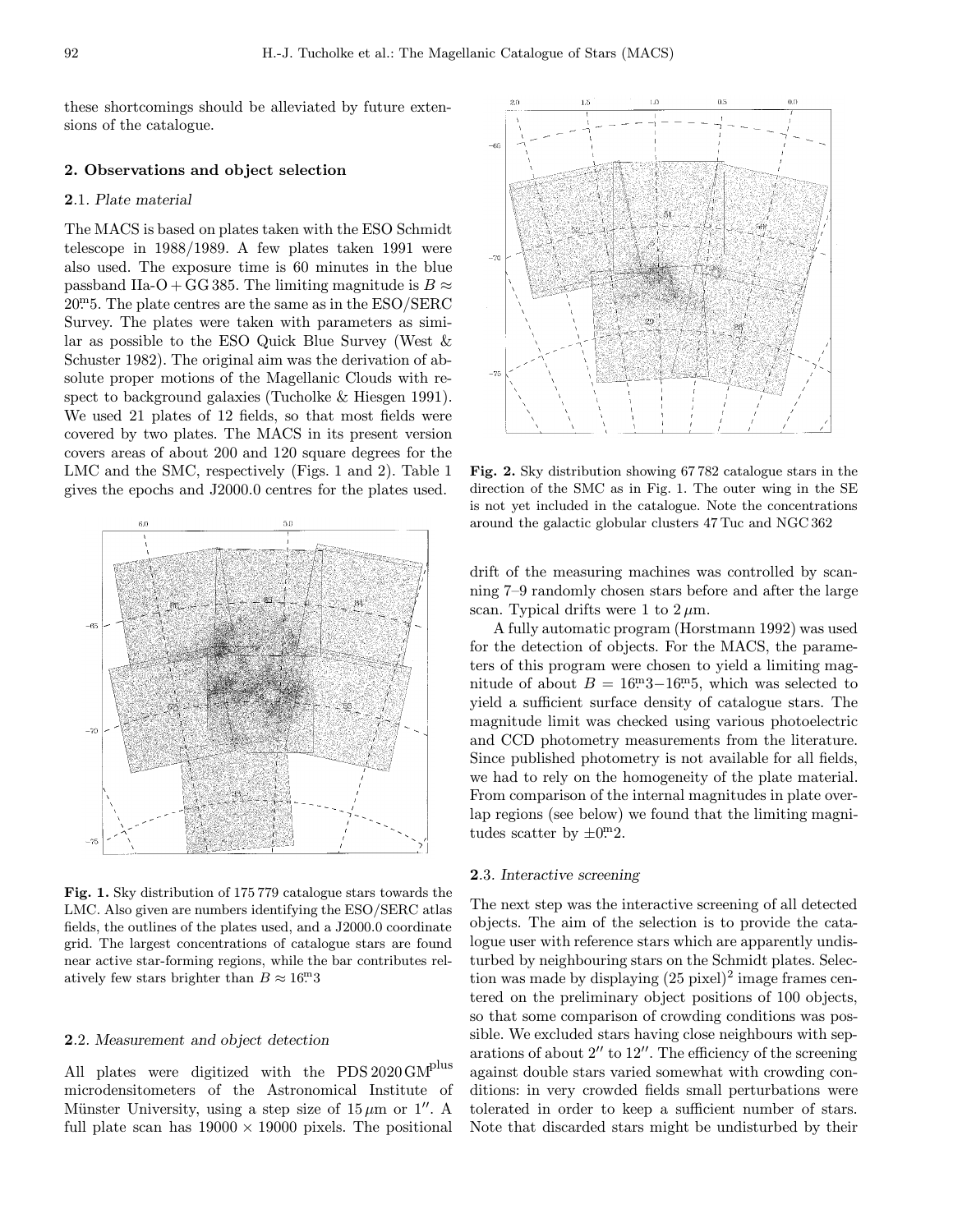| Field no.  | Plate | Epoch      |                           | Plate centre                    | Number of objects |          |  |  |  |  |  |
|------------|-------|------------|---------------------------|---------------------------------|-------------------|----------|--|--|--|--|--|
|            |       |            | $\alpha_{2000}[\text{h}]$ | $\delta_{2000}$ <sup>[°</sup> ] | detected          | selected |  |  |  |  |  |
|            |       |            | SMC                       |                                 |                   |          |  |  |  |  |  |
| 28         | 9539  | 06.11.1991 | 0.0387                    | $-74.640$                       | 15504             | 13902    |  |  |  |  |  |
| 29         | 7745  | 12.12.1988 | 1.1211                    | $-74.699$                       | 16554             | 15494    |  |  |  |  |  |
|            | 7701  | 27.11.1988 | 1.1218                    | $-74.695$                       | 25172             | 18321    |  |  |  |  |  |
| 50         | 9534  | 05.11.1991 | 0.0399                    | $-69.700$                       | 12069             | 11135    |  |  |  |  |  |
| 51         | 9544  | 07.11.1991 | 0.8964                    | $-69.583$                       | 15886             | 14281    |  |  |  |  |  |
| 52         | 8167  | 26.08.1989 | 1.7602                    | $-69.836$                       | 15569             | 15425    |  |  |  |  |  |
|            | 7699  | 26.11.1988 | 1.7491                    | $-69.561$                       | 12572             | 12115    |  |  |  |  |  |
| <b>LMC</b> |       |            |                           |                                 |                   |          |  |  |  |  |  |
| 33         | 7838  | 05.02.1989 | 5.4870                    | $-74.755$                       | 20173             | 18564    |  |  |  |  |  |
|            | 7828  | 04.02.1989 | 5.4849                    | $-74.782$                       | 24951             | 21088    |  |  |  |  |  |
| 55         | 7844  | 07.02.1989 | 4.3301                    | $-69.905$                       | 16649             | 15225    |  |  |  |  |  |
|            | 7839  | 06.02.1989 | 4.3301                    | $-69.909$                       | 15177             | 13558    |  |  |  |  |  |
| 56         | 7705  | 28.11.1988 | 5.1932                    | $-69.907$                       | 46652             | 34485    |  |  |  |  |  |
|            | 7702  | 27.11.1988 | 5.1927                    | $-69.906$                       | 77671             | 54741    |  |  |  |  |  |
| 57         | 7797  | 08.01.1989 | 6.0568                    | $-69.949$                       | 34321             | 25536    |  |  |  |  |  |
|            | 7727  | 06.12.1988 | 6.0587                    | $-69.956$                       | 27158             | 19625    |  |  |  |  |  |
| 84         | 7763  | 30.12.1988 | 4.4115                    | $-64.923$                       | 15775             | 15356    |  |  |  |  |  |
|            | 7818  | 24.01.1989 | 4.4103                    | $-64.703$                       | 12321             | 11522    |  |  |  |  |  |
| 85         | 7819  | 28.01.1989 | 5.1298                    | $-64.996$                       | 32582             | 28928    |  |  |  |  |  |
|            | 7820  | 29.01.1989 | 5.1285                    | $-65.012$                       | 37037             | 26008    |  |  |  |  |  |
| 86         | 7824  | 30.01.1989 | 5.8719                    | $-64.930$                       | 35937             | 26317    |  |  |  |  |  |
|            | 7734  | 08.12.1988 | 5.8711                    | $-64.933$                       | 31390             | 21978    |  |  |  |  |  |
| Sum:       |       |            |                           | 541120                          | 433604            |          |  |  |  |  |  |

**Table 1.** Plate characteristics and number of objects. All plates were taken with the ESO Schmidt telescope (scale  $67\degree/52/\text{mm}$ ) with an exposure time of 60 minutes on  $IIa-O+GG385$ 

neighbours on CCD frames due to a more favourable scale. What matters here, however, is reliable photographic reference positions. The screening is a major improvement relative to catalogues compiled by a fully automatic procedure like the GSC or the COSMOS/UKST Catalogue.

Galaxies, nebulae, star clusters, and artifacts were removed from the data base during this viewing. Therefore, the MACS does not contain any extended object. Bica & Schmitt (1995) have compiled and unified different catalogues of extended objects in the SMC and the intercloud bridge and added their own discoveries. They give positions ( $> 5^{\prime\prime} \dots 10^{\prime\prime}$  accuracy), sizes, orientations, and cross-identifications for about 1200 clusters, associations, and nebulae (but no galaxies). These authors intend to publish a similar catalogue for the LMC in the near future.

Columns 6 and 7 of Table 1 give the numbers of detected and selected objects for each plate. A total of about 541 000 objects were inspected, 434 000 of which passed this procedure. The average selection rate was 80.1%, with extremes of 99.1% and 70.0% depending on crowding conditions.

## 3. Astrometry and catalogue construction

In this chapter we describe how we compute and correct star positions for individual plates and how the positions of stars on different plates were combined for the final catalogue. The comparison between plates also gives an indication of the positional errors.

## 3.1. Individual plates

The computation of  $(x,y)$ -coordinates and internal magnitudes from small subframes containing the stars  $(25 \times 25)$ pixels for all stars and additionally  $71 \times 71$  for the brighter ones) by one-dimensional Gauss fits to marginal distributions followed the standard procedure in Münster (Tucholke 1992). For typically 0.5% of the stars (up to 5% for one particularly crowded plate) the Gauss fit failed, and first-order moment positions were used instead. These positions were kept, however, since the final accuracy is given by the comparison to independent positions from other plates.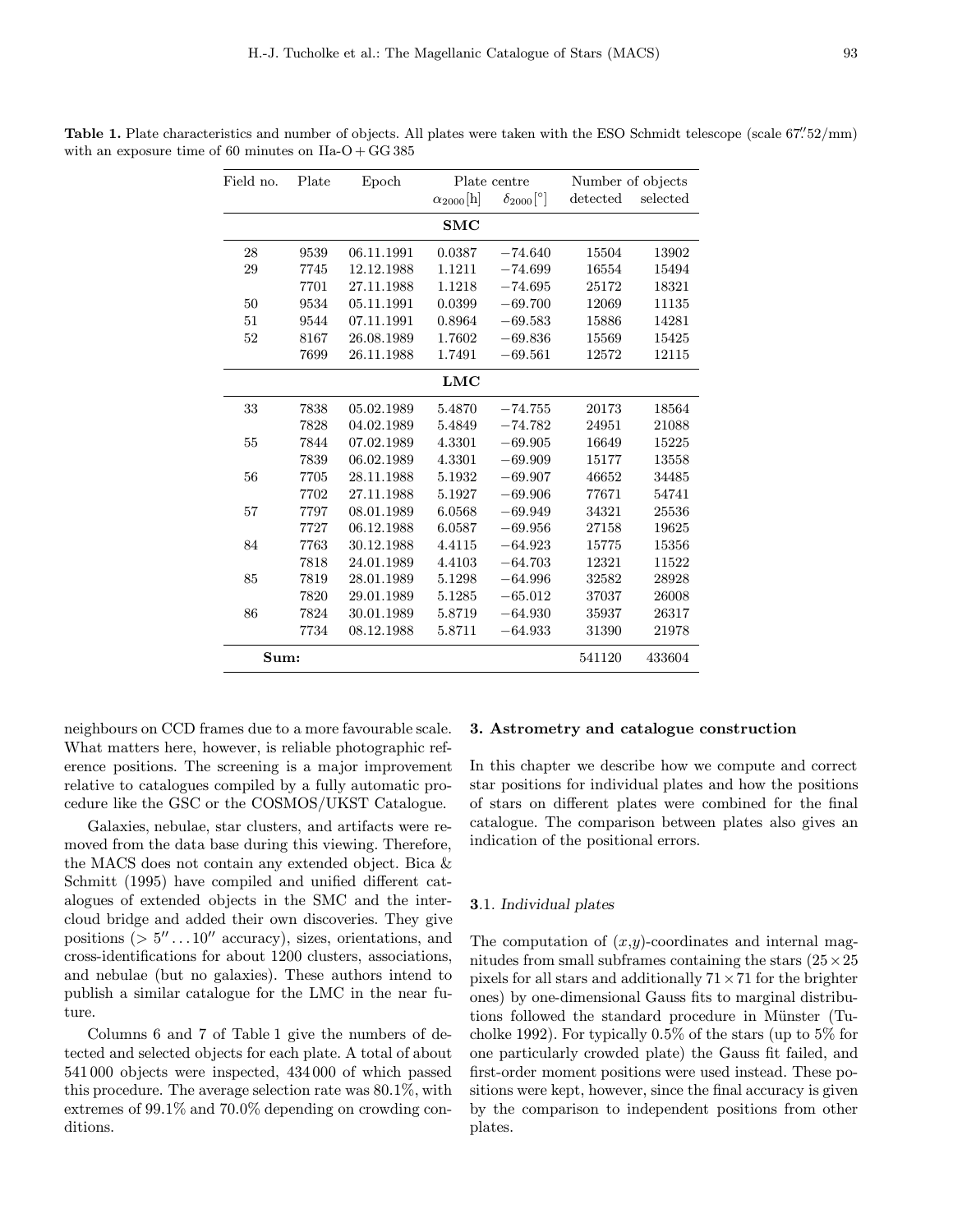

Fig. 3. Map of the distortions of ESO Schmidt plates relative to a second-order polynomial relating plate coordinates to the system of the PPM catalogue. The systematic pattern is probably caused by the bending of the plates during exposure. The coordinates were corrected for this effect before combining them into the MACS. The map was constructed by averaging the residuals of PPM stars from 21 plates in circles of  $0^\circ 56$  radius. The comparison arrows in the lower right corner have the length  $5 \mu m$  or 0.  $33.190001''$  pixels correspond to the plate size of 28.5 cm or 5°.3. North is up, East left

#### 3.1.1. Celestial coordinates

Equatorial coordinates were derived by a classical singleplate adjustment. We used a second-order polynomial for the transformation of the  $(x, y)$  to the reference system of the PPM South catalogue (Bastian et al. 1991). The Schmidt-telescope geometry was accounted for by the equidistant projection (Dick 1991). We used only PPM stars fainter than  $m = 9.0$ , since bright stars on Schmidt plates show an asymmetrically located halo. Whether this is sufficient to prevent systematic differences between bright reference and faint target stars is investigated in Sect. 3.3.

After rejection of a small number of outliers, between 166 and 223 PPM stars per plate were used for the computation of the equatorial coordinates. The mean residuals from this transformation in  $\alpha$  and  $\delta$  were  $0\rlap{.}^{\prime\prime}\phantom{.}22 \pm 0\rlap{.}^{\prime\prime}\phantom{.}02$  (averaged over all reference stars on all plates).

#### 3.1.2. Correction for systematic errors

Positions from Schmidt plates, obtained by transforming plate to celestial coordinates using low-order polynomials, frequently show systematic position-dependent residuals with respect to the reference catalogue. This effect has been described extensively by Taff et al. (1990b) (for earlier work see Dieckvoß & de Vegt 1966 and Fresneau 1978) and has been demonstrated for various Schmidt telescopes (Taff et al. 1990a; Bucciarelli et al. 1992; Tucholke & Schuecker 1992; Bienaym´e 1993; Irwin 1994; Lopez Garcia et al. 1994; Abad 1995). The systematics are probably caused by the bending of the plates to the curved focal plane during exposure. Careful investigations have shown similar effects, presumably due to different reasons, for telescopes of the astrograph type as well (Abad 1993; Zacharias 1995; Smart et al. 1995).

A similar effect has also been detected in our case. Since all plates were exposed, developed and scanned in essentially the same way, we combined the residuals of PPM stars from all 21 plates into a two-dimensional array as a function of x and y (Fig. 3). This was done by averaging the residuals in circles of radius 2000 pixels (or  $(0.56)$  for a regular  $25 \times 25$  grid of test points in order to filter out the random errors. 3974 residuals were used with a minimum number of 50 residuals per bin.

Figure 3 shows clearly that systematic residuals of a complicated, but symmetric pattern are also present for the ESO Schmidt telescope. The mean systematic deviation as a function of position is  $1.9 \mu m$  (0.''13), while the maximum is  $5.2 \,\mu$ m (0.'35).  $3.4\%$  of the bins show residuals larger than  $0\rlap{.}^{\prime\prime}25$ . Various methods for the correction of such effects have been proposed, like the subplate method (Taff et al. 1990b; Smart et al. 1995), least-squares collocation (Bucciarelli et al. 1992), use of very high-order polynomials (Bienaym´e 1993), mask method (Taff et al. 1990b), or moving numerical filter (Röser et al. 1995).

Since some of these methods need a very large number of reference stars, we used the simple mask method (also called réseau correction, Röser et al. 1995): the systematic pattern common to all plates is subtracted from the measured  $(x, y)$ -coordinates, and a new transformation from the corrected plate coordinates to celestial coordinates is computed. This method proved to be effective also in our case: The mean residuals decreased to  $0''$ 18 in both coordinates, and a residual map similar to Fig. 3 shows no traces of systematic errors larger than  $1 \mu$ m. Although individual plates do not strictly adhere to this systematic pattern, an individual correction for each plate is not feasible, since the number of PPM stars per plate is too low to allow sufficient spatial resolution.

#### 3.2. Plates of the same field

For nine of our fields we used two plates each. For combining the lists of positions and internal magnitudes, we used a tolerance radius of  $5''$ . Since stars disturbed by close neighbours in the separation range  $2''$  to  $11''$  have been removed, and since epoch differences are negligible, the identification is unambiguous.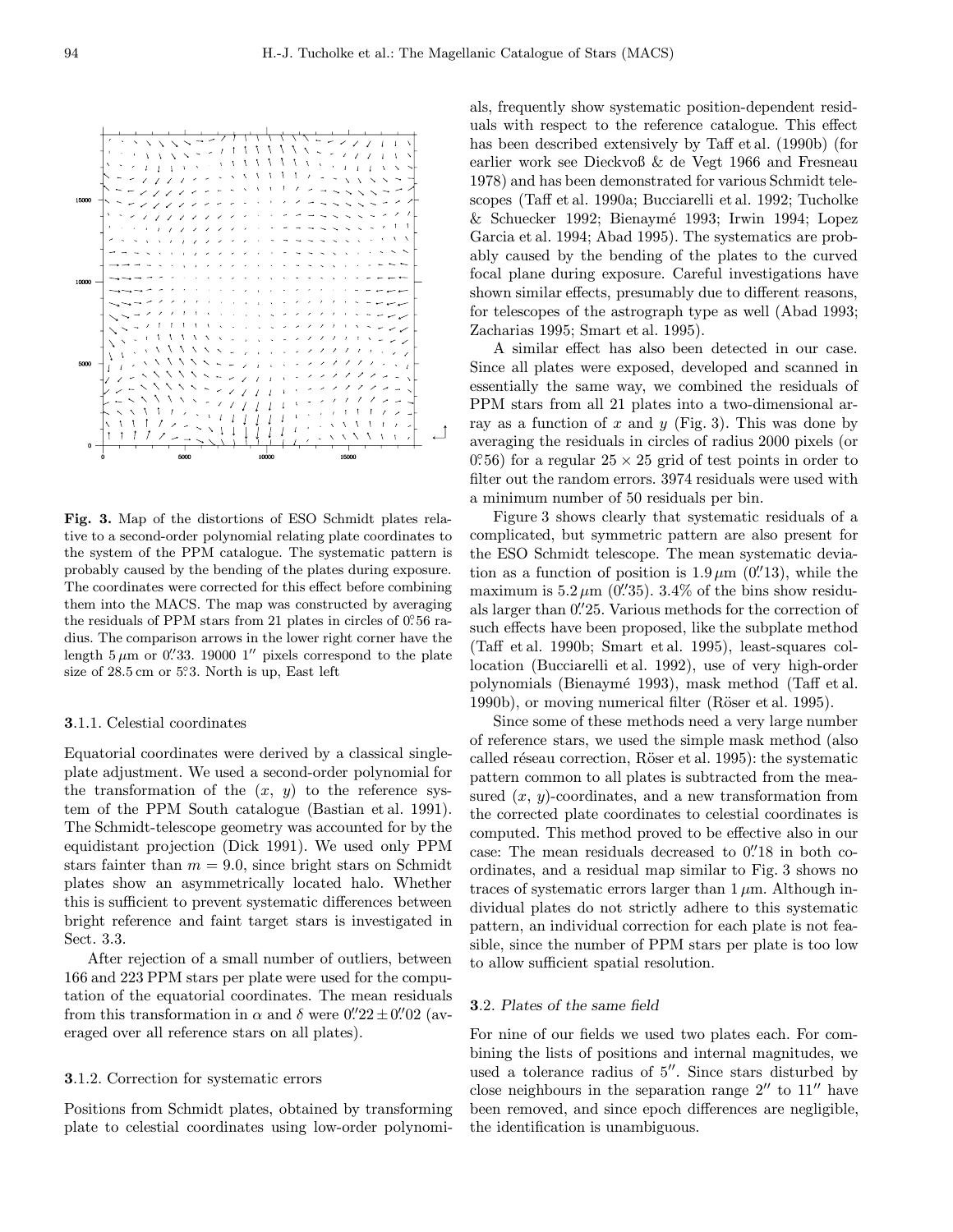The mean differences in right ascension and declination turned out to be insignificant compared to the rms differences, which are  $0''$ 15 in  $\alpha$  and  $0''$ 14 in  $\delta$ , averaged over the fields. Extrema are  $0''11$  and  $0''20$ . The rms scatter of internal magnitudes about the mean difference, which is caused by slightly different limiting magnitudes, ranges from  $0^{m}11$  to  $0^{m}20$ , with a mean of  $0^{m}15$ .

## 3.3. Field-to-field overlaps



Fig. 4. Differences of positions between plates overlapping in declination, averaged over six overlap regions and in circles of radius 1000 pixels. From top to bottom, the four plots correspond to approximate  $B$  magnitude ranges 10 to 13, 13.5 to 14.0, 14.5 to 15, and 16.0 to 16.5. They are shifted by an arbitrary amount in  $y$  for clarity. The compared positions are already corrected for the systematic pattern seen in Fig. 3, which is common to all plates. The differences shown here are probably caused by the fact that the reference stars used for the astrometric reduction of the plates have a magnitude range very different from that of typical MACS stars (see text). The comparison arrows at the lower right of the plot have the length  $5\,\mu\mathrm{m}$  or 0. 33. Tick marks on the axes are in steps of 1000 pixels

Neighbouring fields overlap slightly (see Figs. 1 and 2). The data for stars in the overlap regions were averaged during the assembly of the final catalogues. Again, an identification radius of  $5<sup>0</sup>$  was used. The overlap regions provide an extreme test for the positional accuracy, since positions near the plate edges are compared, where photographic astrometry usually has its least accuracy.

Figure 4 shows the mean positional differences between neighbouring plates from six overlaps in declination. The differences have been averaged in circles of radius 1000 pixels in order to suppress the random errors. Plots for four ranges of magnitude, shifted in y for clarity, are given. Each of the plots is based on 500 to 1000 stars.

Although all celestial coordinates have already been corrected for the systematic pattern common to all plates (Fig. 3), the plots show that positions from overlapping plates still differ systematically. Mean systematic differences are  $3.5 \,\mu$ m or 0.'24. There seems to be a tendency for increasing systematic differences with fainter magnitudes. The probable reason for this effect is the magnitude difference between reference stars (9 to 10.5) and MACS stars (typically 15 to 16). The same centering algorithm was used for all stars, while the reference stars, even those with magnitudes fainter than 9.0 used here, apparently have an asymmetric density distribution, an effect increasing with distance from the plate centre  $r$ . Thus we expect a systematic positional displacement between faint and bright stars, increasing with  $r$  and probably also with magnitude. The systematic pattern for right ascension overlaps looks similar. Qualitatively similar results have been found by Drinkwater et al. (1995) and Morrison et al. (1996).

We are left with position-dependent systematics which cannot be removed at present, since no faint and dense reference catalogue is available. A magnitude limit for PPM stars significantly fainter than 9.0 would leave us with a too small number of reference stars. This systematic effect limits the positional accuracy of the catalogue, at least near the field boundaries. We estimate a conservative upper limit to the non-random positional errors of 0.  $33$ . For a typical MACS star the positions should be better, since a) the final positions result from averaging in overlap regions, which should reduce the error in most cases, b) the non-overlapping plate areas are expected to be less affected by systematic errors of this kind (only 12% of the catalogue stars are located in overlap regions).

Although the positional differences in overlap regions contain a dominant contribution from position-dependent systematics, we give the rms differences over the complete strips. The mean over 15 overlaps is  $0.^{\prime\prime}23$  in  $\alpha$  as well as in  $\delta$  with extremes at 0.'18 and 0.'31.

The internal magnitude zero point differs between plates by  $0<sup>m</sup>2$  on the average. The rms scatter about the mean difference is  $0^{m}14$  with extremes at  $0^{m}09$  and  $0^{m}19$ . After correcting the internal magnitudes of the different fields to a common zero point for each region (LMC and SMC), the values from different plates were averaged, and means and standard deviations computed.

#### **3.4.** Comparison with Périé et al.

Périé et al.  $(1991)$  presented a catalogue of 926 stars towards the LMC and the SMC with  $V \leq 11$ . They used 27 ESO Schmidt plates and the Perth70, which is on the FK4 system, as reference catalogue. For comparison, their positions were brought to the FK5/J2000.0 system, on which the PPM is based. We excluded bright stars with  $V \leq 7$ .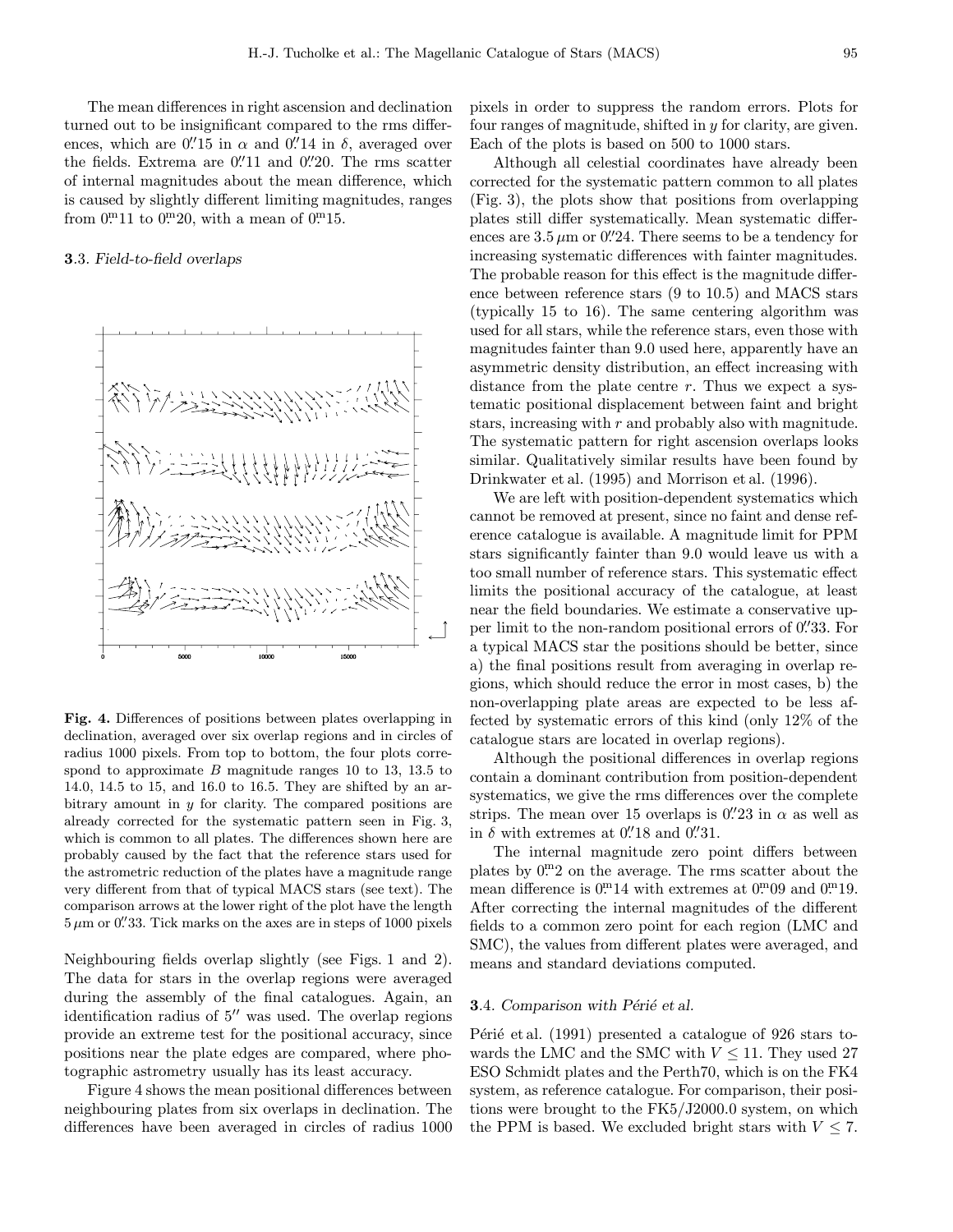After purging a few outliers, the mean differences in the sense (MACS-Périé) are:

LMC: 
$$
\Delta \alpha \cos \delta = -0''.13 \pm 0''.33
$$
  $(N = 613)$   
 $\Delta \delta = +0''.22 \pm 0''.40$ 

$$
\text{SMC:} \qquad \Delta \alpha \cos \delta = +0\text{''}04 \pm 0\text{''}43 \qquad (N = 171) \n\Delta \delta = +0\text{''}04 \pm 0\text{''}35
$$

The scatter of the differences is fully explained by the internal errors of both catalogues, which are  $0.^{\prime\prime}43,0.^{\prime\prime}44$  for Périé et al. and 0.<sup>"</sup>23 for our catalogue, leading to an expected scatter of 0.'49 and 0.'50 in  $\alpha$  and  $\delta$ . In the case of the LMC the offset is significant compared to its error, which results from dividing the given rms scatter by the square root of the number of stars used. A magnitude dependent systematic error in (at least) one of both catalogues could be a possible reason. Differences of this size have also been found in other comparisons of astrometric catalogues.

## 4. Contents of the catalogue

The Magellanic Catalogue of Stars (MACS) consists of two parts, one for the LMC region with 175 779 stars and one for the SMC with 67 782 entries. Each star has one entry only. The catalogues are ordered by increasing right ascension. The surface density of stars in low-density regions is  $0.15$  stars/ $\square'$ . This is just sufficient to yield for a present day CCD image covering about  $25 \Box'$  a minimum number of 4 reference stars.

In Table 2 we give, as an example, some lines from the MACS for the regions around the globular cluster NGC 330 (SMC) and near SN 1987a (LMC). The columns are explained below.

#### 4.1. Nomenclature

Column 1 is the star name following the proposal of de Boer (1993), giving its truncated position and a running number within an  $(\alpha, \delta)$ -box of  $1^m \times 6'$ . For example, a star with  $(\alpha, \delta) = (5^{\rm h}47^{\rm m}02^{\rm m}4, -67^{\circ}12'02'')$  would have the designation MACS J0547−672#001, if it is the first star in its box. The positional coding uses in right ascension the hhmm format and in declination decimal degrees (truncated!), thus defining (in the southern sky) the NW corner of the box. In this first edition of the MACS the sequential number runs along  $\alpha$  in the box; this is, however, not a requirement. Further stars inside the box can be added to the catalogue without upsetting the numbering system. This format is in agreement with the Rules and Regulations for Nomenclature as defined by IAU Commission 5 (see the A&A issues with the Annual Index). Currently, the largest number of stars within a box is 84 and 40 for the LMC and the SMC, respectively.

#### 4.2. Description of columns

Columns 2 and 3 list right ascension and declination for the equinox J2000.0 (FK5/PPM system). The epoch is the average of the plate epochs, which is around 1989.0. For some SMC fields (28, 50, 51) the epoch is 1991.8. This difference matters only for stars of very high proper motion. *Column 4* gives the number of positions, from which  $\alpha$ ,  $\delta$ , and m were computed. N may reach 8 for a fourfold corner overlap; on the average one MACS position is derived from measurements on 1.8 plates. Column 5 lists the internal magnitude, whose zero points for the two catalogue parts are arbitrary; they should be useful at least for ranking the stars by blue magnitude. For stars where the magnitude measurement failed, a dummy value of 99.0 is given.

We refrained from providing internal errors of positions and magnitudes, since they are likely not of interest for the general user, thus saving space. Instead, we give flags for stars whose internal errors are exceptionally large. Column  $6$  is the bad position flag, where 0 is ok, and 1 signals an internal error  $> 0.^{\prime\prime}5.2394 = 0.99\%$  of stars carry this flag. Similarly, in *column*  $\gamma$  a flag = 1 means that the internal magnitude is larger than a magnitude-dependent limit chosen to select only exceptionally high values. 1248  $= 0.51\%$  of the stars carry that flag. Flag  $= 1$  may also point to a large-amplitude photometric variation.

Finally, *column 8* is 1, if the star has an entry in the data base of astrophysical information on relatively bright LMC (member and foreground) stars, which is currently being compiled at the Astrophysikalisches Institut Bochum (Gochermann et al. 1995). It contains data for about 10000 stars with  $V \leq 12$ . The cross-identification with this data base is still pending, but should be accomplished in the near future.

# 4.3. Access

The MACS in its two parts is available from the Centre des Données Strasbourg (CDS) via ftp cdsarc.u-strasbg.fr in the directory I/221. The upto-date version may also be downloaded via anonymous ftp from the Ultrix Cluster of the Astronomical Institutes of Bonn University by ftp ftp.astro.uni-bonn.de in the directory pub/macs. At present, no dedicated search software is available to outside users.

### 5. Discussion

The MACS has been used successfully as astrometrical reference for CCD frames in selected regions of the LMC (Will et al. 1995). The catalogue also served as a source of target coordinates for IUE observations of bright stars near LMC clusters. In these crowded regions a difficulty in practical use became apparent: Many stars, among them bright ones, are missing from the MACS, since they were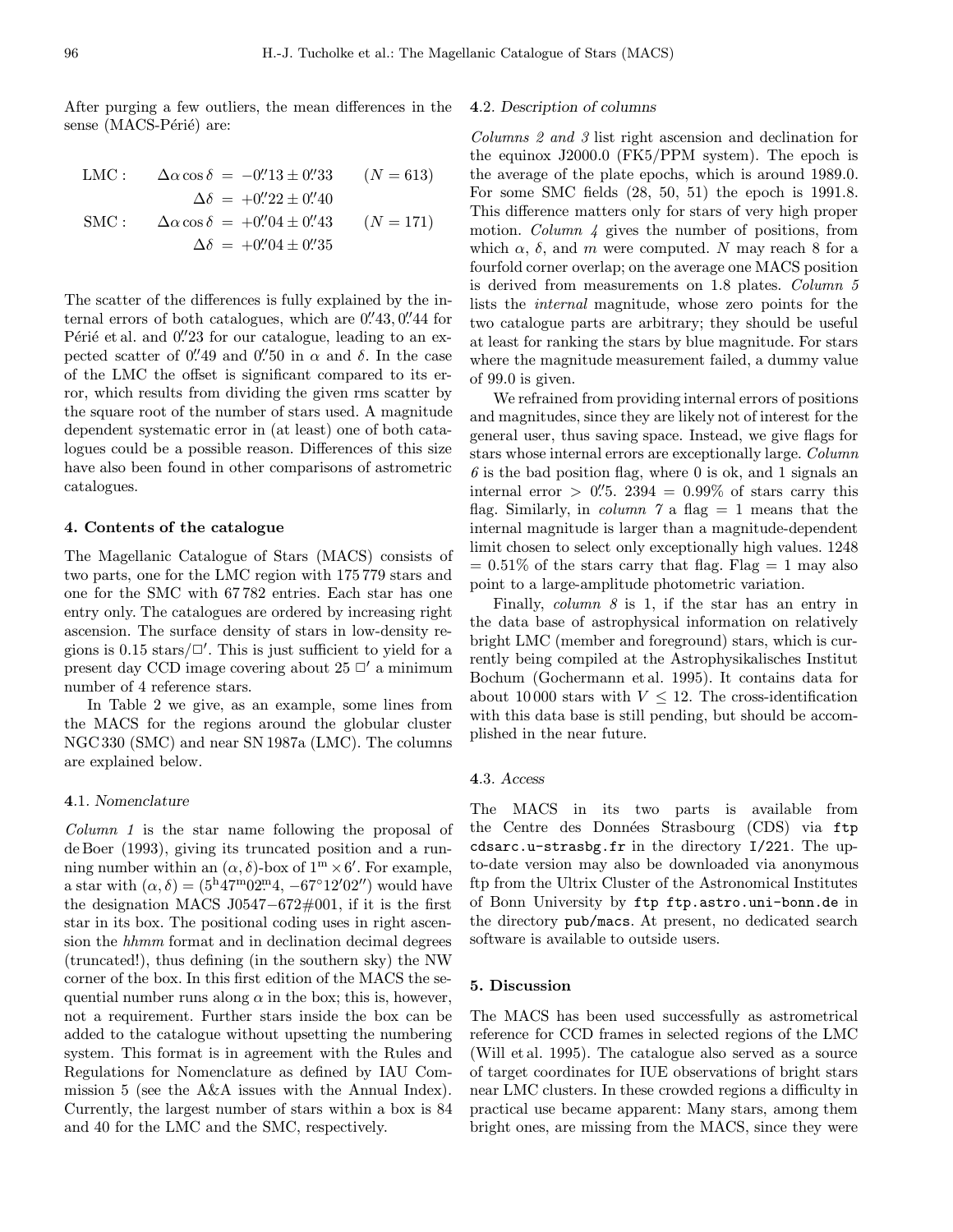Table 2. Some lines from the preliminary MACS for stars in the fields of NGC 330 (SMC) and SN 1987a (LMC). The name of the object consists of the acronym MACS (for Magellanic Catalogue of Stars, but one can also read it as Magellanic Cloud Star), the letter J denoting the equinox J2000.0 to which the position refers, a position code for the upper right (NW) corner of the box with size  $1^m \times 6'$ , and the #nnn giving the running number of the star inside that box. For further explanation of the columns see text

| Name               | $\alpha_{2000}$ | $\delta_{2000}$ | N              | Int.  | Flags    |          |          |
|--------------------|-----------------|-----------------|----------------|-------|----------|----------|----------|
|                    |                 |                 |                | Mag.  | Pos      | Mag      | Bochum   |
|                    |                 |                 |                |       |          |          |          |
| MACS J0056-724#003 | 0 56 03.321     | $-722907.80$    | 1              | 16.56 | $\Omega$ | 0        | $\Omega$ |
| MACS J0056-724#005 | 0 56 06.837     | $-722835.25$    | 1              | 17.81 | $\Omega$ | 0        | $\Omega$ |
| MACS J0056-724#006 | 0 56 07.449     | $-722928.38$    | $\overline{2}$ | 18.19 | $\Omega$ | 0        | $\Omega$ |
| MACS J0056-725#005 | 0 56 13.847     | $-72,30,00.32$  | $\overline{2}$ | 17.49 | $\Omega$ | $\Omega$ | $\Omega$ |
| MACS J0056-724#010 | 0 56 24.076     | $-722914.48$    | $\overline{2}$ | 17.04 | $\Omega$ | $\Omega$ | $\Omega$ |
|                    |                 |                 |                |       |          |          |          |
| MACS J0535-692#022 | 5 35 30.401     | $-69$ 16 18.13  | 1              | 19.33 | $\Omega$ | $\Omega$ | $\Omega$ |
| MACS J0535-692#024 | 5 35 32.625     | $-69$ 15 48.53  | $\overline{4}$ | 19.14 | $\Omega$ | 0        | $\Omega$ |
| MACS J0535-692#025 | 5 35 34.493     | $-69$ 17 13.58  | 1              | 99.00 | $\Omega$ | 1        | $\Omega$ |
| MACS J0535-693#024 | 5 35 34.828     | $-69$ 19 19.53  | 1              | 19.98 | $\Omega$ | $\Omega$ | 0        |
| MACS J0535-692#027 | 5 35 36.136     | $-69$ 16 08.96  | $\overline{4}$ | 17.98 | $\Omega$ | $\Omega$ | $\Omega$ |
|                    |                 |                 |                |       |          |          |          |

rejected due to crowding. This makes the comparison with object lists from other sources difficult. Once the identification with a few MACS stars is done, coordinates of the remaining stars in the field of interest can be obtained by relating relative positions from pre-existing CCD frames to those of the catalogue stars. The problem of identification could be alleviated by providing zoomed-down versions of the original scans, with MACS stars marked.

An important cross-identification of the MACS will be with GSC 1.0 and its successor versions, which will give further hints on the astrometric accuracy of both catalogues. On the astrophysical side, cross-identifications with catalogues of variables, high-proper motion stars, or MK spectral classifications will be of interest. The relation to the Bochum data base of bright LMC stars has already been mentioned in the previous section.

In the current version, the MACS lacks information on colour and proper motion. Crude proper motions with an accuracy useful for separating foreground stars can be obtained by scanning the respective Quick Blue Survey plates, which is in progress. Colour information will require the use of different plate material.

Acknowledgements. We are indebted to the staff of the ESO Schmidt telescope for taking the photographic plates used in this work. Comments by S. Röser improved the astrometric section of this article. Discussions with P. Dubois, M.- C. Lortet, and F. Spite were helpful in defining the final

nomenclature. F. Ochsenbein and S. Jeffery helped to debug the on-line version of the catalogue.

#### References

- Abad C., 1993, A&AS 98, 1
- Abad C., 1995, A&AS 111, 369
- Bastian U., Röser S., Nesterov V.V., et al., 1991, A&AS 87, 159
- Bica E.L.D., Schmitt H.R., 1995, ApJS 101, 41
- Bienaym´e O., 1993, A&A 278, 301
- Bucciarelli B., Daou D., Lattanzi M.G., Taff L.G., 1992, AJ 103, 1689
- de Boer K.S., 1993, in "Recent Advances in Magellanic Cloud Research". In: Baschek B., Klare G., Lequeux J. (eds.). Heidelberg: Springer, p. 389
- Dick W.R., 1991, Astron. Nachr. 312, 113
- Dieckvoß W., de Vegt C., 1966, Abhandlungen Hamburger Sternwarte 8, 82
- Drinkwater M.J., Barnes D.G., Ellison S.L., 1995, Publ. Astron. Soc. Austr. 12, 248
- Fresneau A., 1978, AJ 83, 406
- Gochermann J., Grothues H.-G., Oestreicher M.O., Schmidt-Kaler Th., 1995, Astron. Ges. Abstr. Ser. 11, 209
- Horstmann H., 1992, Ph. D. Thesis, Astron. Inst. Univ. Münster (in German)
- Irwin M., 1994, Working Group Wide-Field Imaging Newslett. 5, 25
- Lasker B.M., Sturch C.R., McLean B.J., et al., 1990, AJ 99, 2019